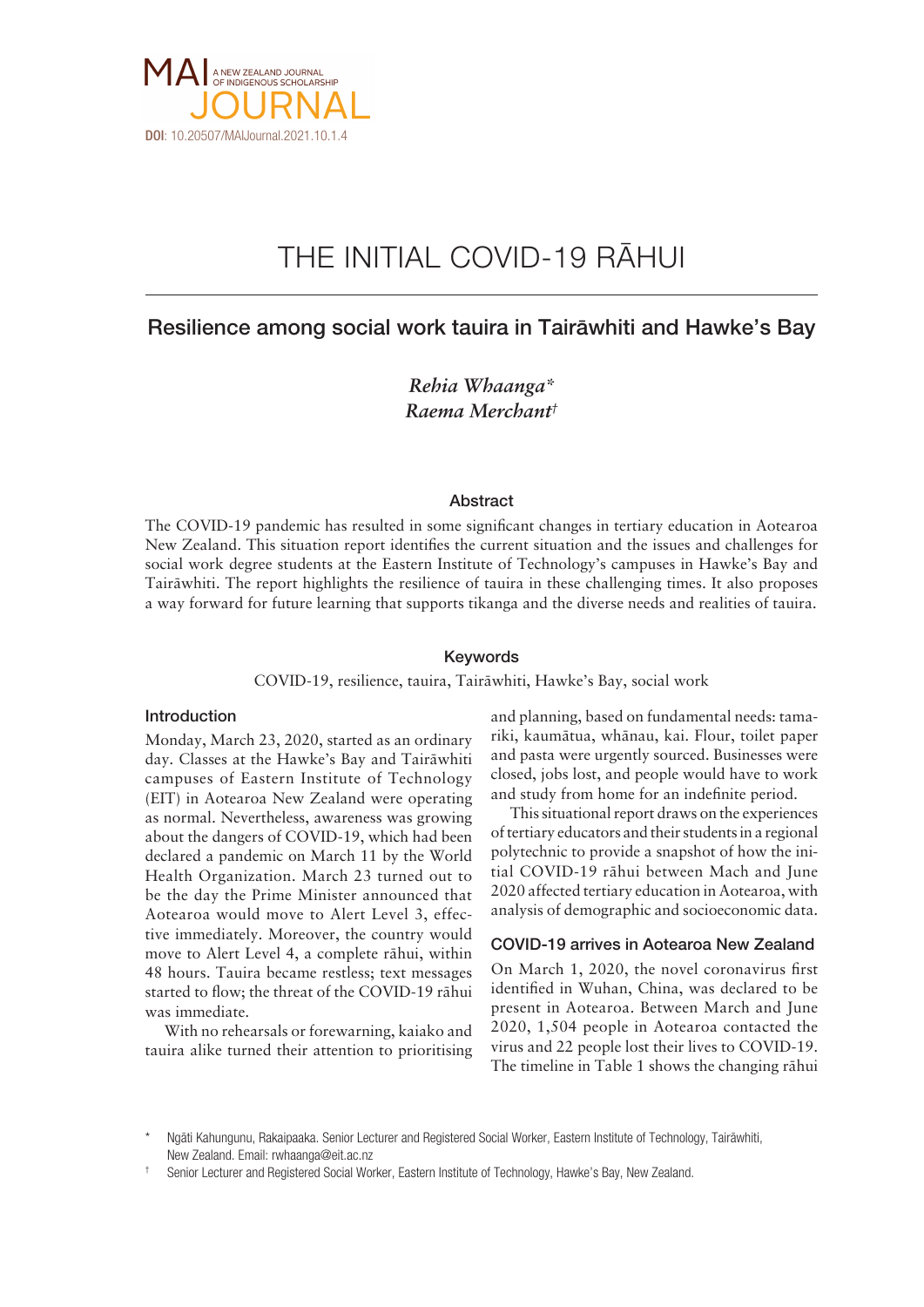levels during that period and their impact on tertiary providers.

#### Tauira demographics

Eastern Institute of Technology delivers a Bachelor of Social Work (BSW) degree from campuses located in small Hawke's Bay and Tairäwhiti cities in Aotearoa, New Zealand. While this report is specific to this community it is important to note that the impacts of COVID-19 are different according to demographic characteristics. It is widely recognised that the impacts of COVID-19 are not experienced equally across the population, and this section highlights these challenges for lowincome and Mäori communities. Table 2 shows the usual resident population of Gisborne District, Napier City and Hastings District, according to the 2018 Census.

As can be seen in the data in Table 2, both Hawke's Bay and Tairäwhiti have a higher percentage of Mäori tauira than the national percentage. The main iwi in Tairäwhiti are Ngäti Porou, Rongowhakaata, Ngai Tamanuhiri and Te Aitanga-a-Mähaki. The main iwi in Hawke's Bay is Ngäti Kahungunu.

Tairäwhiti region is in the most deprived quintile (Quintile 5) in the New Zealand Index of Deprivation (NZDep) for 2018. As Table 3 shows, 74.3% of the 2020 Hawke's Bay campus BSW tauira lived in areas in the fourth or fifth quintile of the index. The dimensions of deprivation in these areas include lack of access to the internet at home, lack of adequate technology to study (e.g., laptops), financial hardship, rental housing, singleparent families, and people living in overcrowded and damp homes.

Some of the challenges faced by tauira before the COVID-19 pandemic included multiple work and home commitments, financial limitations, and housing and serious health issues for themselves and/or dependents. Many tauira are also older "second chance learners" who have re-entered education after many years and who have minimal foundational education. As such, they may be

TABLE 1 Timeline of COVID-19 rähui levels, March–June 2020

| <b>Dates</b>      | Situation for tertiary education                                                                                                                                                                 |
|-------------------|--------------------------------------------------------------------------------------------------------------------------------------------------------------------------------------------------|
| March 25-April 27 | Level 4: Lockdown. Education facilities and most businesses closed. Only<br>essential businesses permitted to operate.                                                                           |
| April 28–May 13   | Level 3: Restricted (partial) lockdown. Physical distancing of 2 metres. Tertiary<br>education facilities are still closed.                                                                      |
| May 14–June $7$   | Level 2: Reduction of social distancing to 1 metre. Limited access of tauira and<br>staff to campus, with restrictions of numbers permitted in each room.                                        |
| June $8$ -June 30 | Level 1: Education facilities and workplaces open but required to operate safely.<br>No restrictions on personal movement but people encouraged to maintain a<br>record of where they have been. |

| <b>TABLE 2</b> Usual resident population of Hawke's Bay districts with % Maori population |
|-------------------------------------------------------------------------------------------|
|                                                                                           |

| District        | Population | % Māori  |
|-----------------|------------|----------|
| Gisborne        | 47,000     | 54.6%    |
| Napier          | 62,000     | 24.5%    |
| <b>Hastings</b> | 81,000     | 29.6%    |
| Aotearoa        | 5,000,000  | $16.5\%$ |

*Note*. Adapted from 2018 *Census place summaries* [Data set] by Stats NZ, 2018, [https://www.stats.govt.nz/tools/2018](https://www.stats.govt.nz/tools/2018-census-place-summaries/) [census-place-summaries/](https://www.stats.govt.nz/tools/2018-census-place-summaries/)

TABLE 3 Percentage of tauira in each NZDep quintile

| Quintile |                |         |          |       |       | Rural   |
|----------|----------------|---------|----------|-------|-------|---------|
|          | 2.90/<br>2.970 | $4.7\%$ | $10.5\%$ | 30.5% | 43.8% | $7.6\%$ |

*Note.* Adapted from *NZDep2018 Index of Deprivation* by J. Atkinson, C. Salmond & P. Crampton, 2019, [https://www.](https://www.otago.ac.nz/wellington/otago730394.pdf) [otago.ac.nz/wellington/otago730394.pdf](https://www.otago.ac.nz/wellington/otago730394.pdf)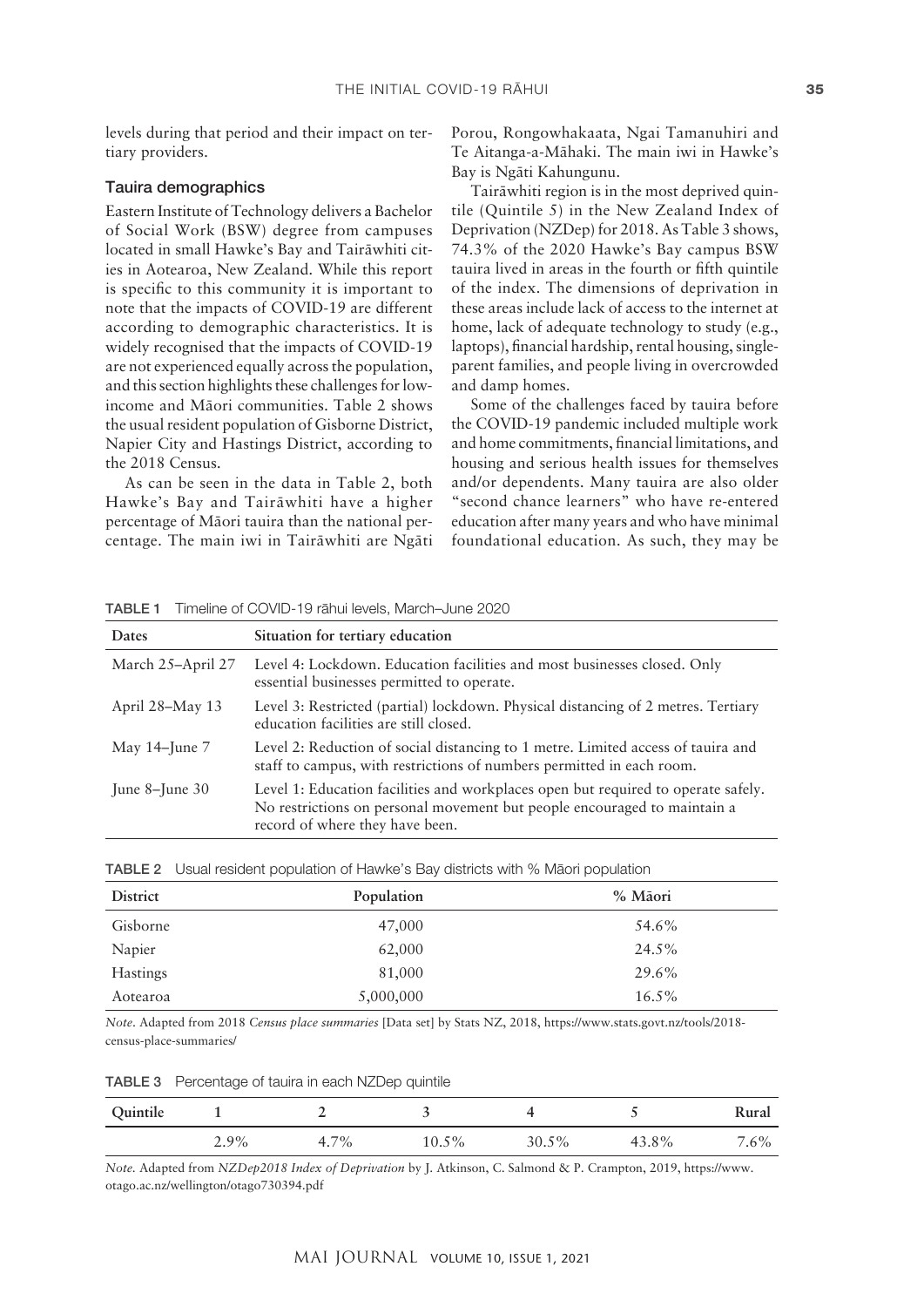| EIT campus                                       | No. of tauira | % of BSW tauira identifying as<br>Māori (2020) |           | Female    | Male      |
|--------------------------------------------------|---------------|------------------------------------------------|-----------|-----------|-----------|
| Hawke's Bay                                      | 82            | 57.3%                                          |           | $90.2\%$  | $9.8\%$   |
| Tairāwhiti                                       | 22            | 81.8%                                          |           | $91\%$    | 9%        |
| <b>TABLE 5</b> Age range of tauira<br>EIT campus | Under 20      | $20 - 29$                                      | $30 - 39$ | $40 - 49$ | Over $50$ |
| Hawke's Bay                                      | $13.2\%$      | $40.6\%$                                       | $24.2\%$  | $16.5\%$  | $5.5\%$   |
| Tairāwhiti                                       | $\Omega$      | 40.9%                                          | $40.9\%$  | 18.2%     | $\theta$  |

TABLE 4 Gender and ethnicity of tauira

experiencing significant academic struggles. This situation was the "normal" for EIT BSW tauira before the challenges and realities of an international pandemic hit. Table 4 presents the gender and ethnicity demographics of BSW tauira, while Table 5 shows their age distribution.

#### Initial response to COVID-19

As kaiako, the authors' initial response was to consider how best to action emergency remote teaching and online learning and how to ensure this was done efficiently. Assessments had to be both achievable in the situation and not compromise academic integrity and professional standards. In short, we needed to ensure an ethically sound and robust learning experience. Within a week the BSW teaching programme was being delivered remotely to tauira.

Staff sought hautütanga from a governance level within the institution, from with the social work profession, and from within their team. Resources to teach, problem-solving skills, teamwork and commitment from the teaching team proved to be vital factors in delivering the programme and supporting tauira to study remotely.

Tauira needed whakamanawa. They were hoping for answers to questions that early on were unknown. Püatatata needed to be vital and ongoing, so tauira communication and pastoral support were made a priority. Our tauira felt this and responded grounded in aumangea—seeking support, reassurance and clarity where and when needed.

#### Issues faced by tauira during the rähui

Table 6 briefly summarises the key issues identified by the authors based on their knowledge of their tauira and the challenges they faced during the initial rähui period.

#### Coping with the "new normal" (Levels 3 and 4)

Aumangea was frequently demonstrated by the tauira throughout the rähui, the same aumangea as modelled by their teaching staff. Our research highlighted that during this time there were people in these communities that found capacity to develop strategies founded in aumangea to cope in this time of unprecedented rähui. This was also seen in the Zoom classes as the tauira maintained attendance, became more engaged, and become more willing to share their homes, lives and feelings. Initially, using video conferencing technology requiring them to sit in front of a screen, facing other faces close up was a daunting prospect for many of our tauira, knowing that their kaiako could also observe them close up and see into their homes—including their tamariki and whänau. In the first weeks, many chose not to share their video in the class session, but this whakamä changed as they became more confident with the "new normal". It became commonplace to greet tamariki on the screen or listen to a tauira answer a question with a Disney movie playing in the background.

The functions of tuäkana/tëina and ako had many faces also, with teaching staff, tauira and our whänau alike uniting in the lockdown learning experience together. Tauira and kaiako took leadership roles based on their skills and knowledge, particularly in relation to the use of technology for teaching and learning. This was a reciprocal relationship of support and learning and resulted in less formal and more effective relationships and ako. Tauira, kaiako and our whänau shared their lockdown experiences. We shared our homes, our strengths and our challenges throughout the shared crisis.

As kaiako, we too were affected professionally and personally by the COVID-19 pandemic. We were juggling the responsibilities of our own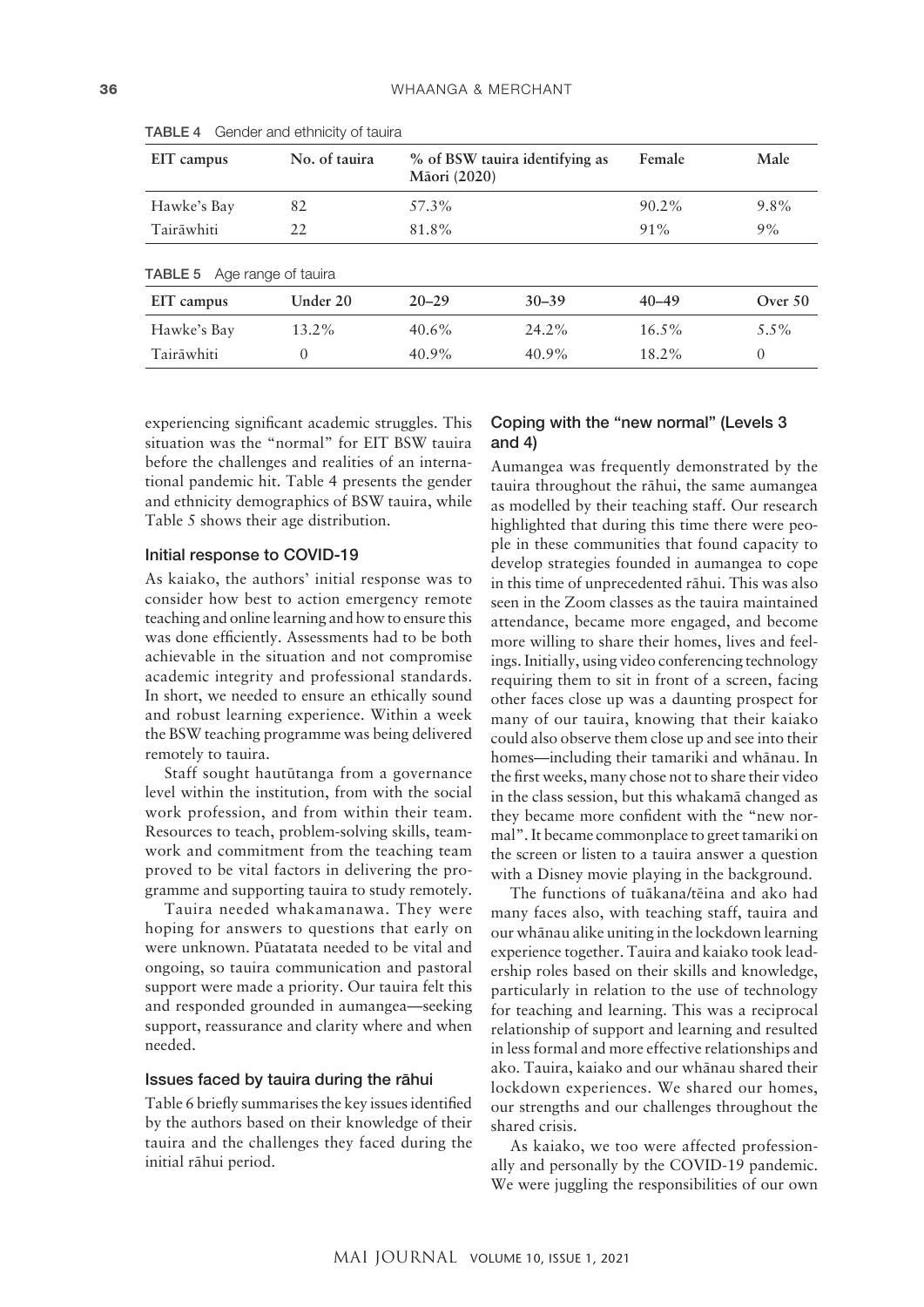| Reality of life/study/work<br>balance | • It was a challenge for many tauira to maintain balance being at home<br>all day throughout the rāhui.                                                                                                                                                                                                                                                                                                                                                                                                                                                       |
|---------------------------------------|---------------------------------------------------------------------------------------------------------------------------------------------------------------------------------------------------------------------------------------------------------------------------------------------------------------------------------------------------------------------------------------------------------------------------------------------------------------------------------------------------------------------------------------------------------------|
| Caregiving responsibilities           | • Many tauira had tamariki, elderly or unwell parents or extended<br>whanau for whom they were primary, or sole, caregivers.                                                                                                                                                                                                                                                                                                                                                                                                                                  |
| Accommodation                         | • Many tauira lived in small, overcrowded houses.<br>• Their "bubble" expanded during the rāhui as other whānau came into<br>their homes.<br>• Rental accommodation was a significant stressor for some.<br>• Rental leases expired for some during the lockdown. Others<br>experienced difficulties with landlords and in rent payments due to<br>financial hardship from loss of income.<br>• Some tauira were homeless at the start of the rāhui, with at least<br>one living in a car and others in unsatisfactory and temporary hostel<br>accommodation. |
| Coping with new technology            | • Teaching remotely required adopting new technology.<br>• Assessments for tauira were online, which included oral presentations<br>and skills-based assessments.<br>• IT support was difficult to access for both kaiako and tauira.                                                                                                                                                                                                                                                                                                                         |
| Lack of adequate resources            | • Lack of reliable laptops or computers meant that some tauira had to<br>resort to doing an assessment presentation on their smartphone, and<br>others were unable to access the required course material online.<br>• Internet access was patchy, with Wi-Fi connections intermittent and<br>data limited.                                                                                                                                                                                                                                                   |
| Outside work throughout<br>lockdown   | • Part-time work became full-time work as essential workers for some<br>(e.g., as supermarket workers, cleaners).                                                                                                                                                                                                                                                                                                                                                                                                                                             |
| Family events                         | • People were banned from attending tangi and births, and supporting<br>ill whānau in hospitals.                                                                                                                                                                                                                                                                                                                                                                                                                                                              |
| Home schooling                        | • Schooling at home generally had minimal support (from other adults<br>or teachers) and lacked technology.                                                                                                                                                                                                                                                                                                                                                                                                                                                   |
| Fractured support systems             | · Relationship breakdowns increased.<br>• Family harm was more prevalent. This is demonstrated by a 22%<br>increase in family violence investigations during Level 4 (New Zealand<br>Police, n.d.).                                                                                                                                                                                                                                                                                                                                                           |

TABLE 6 Issues faced by tauira during the initial rähui

homes, whänau and children as well as delivering the BSW in its entirety in the online space—something entirely unprecedented. As qualified social workers, we were very aware of the stresses and trauma impacting on tauira at this time, and this added to the sense of responsibility we felt to support tauira to continue to achieve their studies while maintaining programme requirements.

We recognised the immediate need for increased pastoral care and well-being support for tauira whose study aspirations were in danger of being overwhelmed by the circumstances. We rearranged the programme timetable to accommodate whänau, ensured that all students had access to internet and devices, offered additional tutorials for assessments, amended assessments that had practical components, offered individual and group pastoral care, supported students and

their whänau to access financial supports, worked extended hours, and remained contactable to support tauira well outside office hours. This was necessary to support tauira to continue to be successful in the realities of the "new normal".

The principles that underpin the responses of kaiako as we moved into a "new normal" can be linked to the six capacities of whänau well-being developed by Sir Mason Durie (2006). These form part of a second-year BSW course called Te Tiriti in Action. In a "normal" year, these concepts are taught throughout the course, culminating in an assessment-based noho marae where the tauira demonstrate their understanding of manaakitanga, pupuri taonga, whakamana, whakatakoto tikanga, whakapümau tikanga and whakawhanaungatanga.

These capacities complement and are supported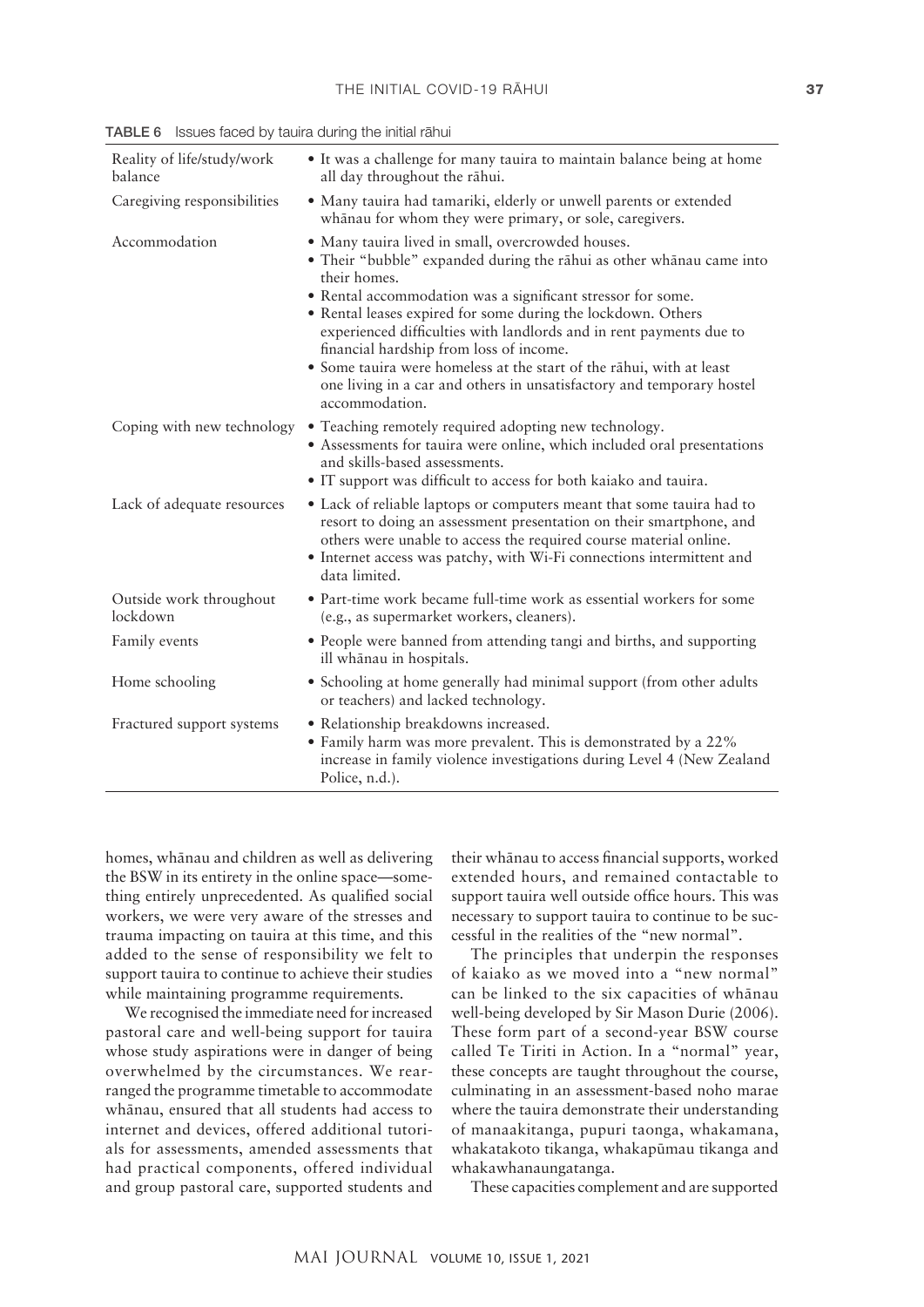by the personal capacities highlighted within our initial response to COVID-19 as discussed earlier in this report: aumangea, hautütanga, whakamanawa and püataata. As kaiako, we recognised that these concepts and approach could support our tauira and our efforts to teach kanohi ki te kanohi. At the beginning of the rähui, as kaiako we made the decision to embrace the concepts as supporting factors. Table 7 summarises how we introduced and modelled them to tauira.

#### What we learned about tauira aumangea

The most prominent capacity kaiako observed, reflected upon, and discussed with tauira was resilience within the tauira cohort. Many Mäori tauira juggled study and whänau responsibilities daily, such as caring for elders, educating and caring for their own children, and maintaining home life without many of the support systems they could access outside of lockdown.

Classes were able to become more flexible to cater for very different contexts. Babies, children and pets appeared in Zoom classes within the homes of kaiako and tauira alike. Some tauira struggled to find a space in a crowded home to attend class, with one tauira solving this problem by sitting in a tent outside the home for classes.

Tauira responded well to flexibility around assessments, which included online presentations and demonstrations of practice skills when the social worker was unable to be in the same room as the client. Deadlines could be flexible when appropriate to cater for individual circumstances due to the pandemic. Whanaungatanga enabled us to build stronger reciprocal relationships with tauira across both campuses supported by manaakitanga, kotahitanga and püataata. The wider team of programme staff committed to all be in it together. This strengthened our collegial relationships, enabled us to present a united front, and supported positive outcomes for our tauira.

Tauira and kaiako developed some creative responses to the issues faced, such as lending and delivering personal laptops and textbooks to the mailboxes of students. We also learned that digital literacy can be increased for all in times of necessity. The determination to continue studying remained solid for tauira and the commitment of teaching staff remained steadfast—despite the issues and challenges of the rähui.

TABLE 7 Capacities, key tasks and examples

**Whänau capacities Key tasks Examples in the online space** Manaakitanga Care of whänau • Adapting class length and timetable to support tauira to care for their whänau • Supporting access to resources such as laptops and textbooks, reading material and financial support where available • Taking time daily to check in on all tauira and linking those in need to learning advisors and or support services Pupuri taonga Guardianship • Upholding professional and programme integrity and functions • Maintaining kanohi ki te kanohi (online) Whakamana Empowerment • Pastoral care • Encouraging reflective practice • Ensuring access to study resources Whakatakoto tikanga Planning • Adapting assessments • Adapting timetables Whakapümau tikanga Promotion of culture • Karakia to open and close classes • Maintaining kanohi ki te kanohi online • Supporting tauira to support one another and the principles of manaakitanga and whanaungatanga • Tuäkana/tëina and ako operational Whakawhanaungatanga Whänau consensus • Shared decision-making based on tauira needs between tauira and kaiako

*Note*. Adapted from *Measuring Mäori wellbeing* by M. Durie, 2006, [https://treasury.govt.nz/sites/default/files/2007-09/tgls](https://treasury.govt.nz/sites/default/files/2007-09/tgls-durie.pdf)[durie.pdf](https://treasury.govt.nz/sites/default/files/2007-09/tgls-durie.pdf)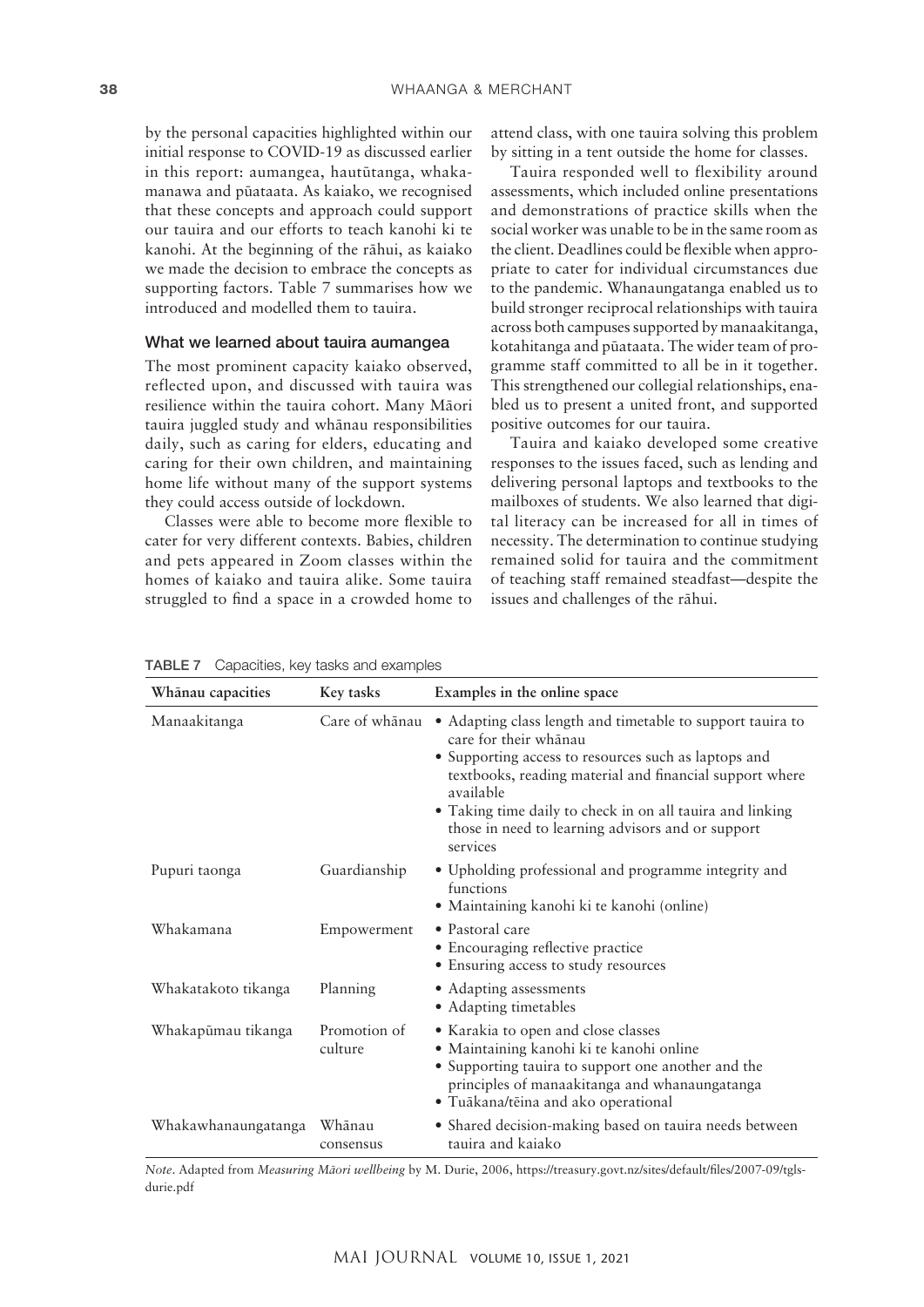#### Implications for tertiary educators

The COVID-19 global pandemic has had profound consequences for the mental health and well-being of tauira. This was compounded by a mandatory separation, for both tauira and kaiako, from the usual support systems as people were confined to their homes, which led to an identified need for increased pastoral care and well-being support for tauira.

Not all tauira were able to continue their study. For these tauira, this decision was not made lightly and was indicative of the multiple and complex life challenges they faced at this time of uncertainty and change. For many tertiary education organisations this has been an unavoidable impact of COVID-19.

At times there was a lag in academic management decision-making which limited the availability of IT support and laptops for tauira. Academic managers imposed significant demands on kaiako to ensure delivery of a satisfactory programme for tauira under new and, at times, challenging circumstances.

Kaiako were expected to be able to transfer their mahi to their home and to continue their teaching, planning, coordination and research seamlessly. We witnessed our colleagues working incredibly hard to ensure that tauira were not going to miss out on high quality of teaching, and this has inevitably impacted on our personal and family lives. Mahi tahi between kaiako and management involves an ongoing partnership of support, resources and acknowledgement.

### Moving forward: Key findings and reflections

The key questions arising from this situation report are:

- 1. What do we want to return to academically in a post-COVID-19 world? How can we support this new vision?
- 2. Can the flexibility resulting from COVID-19 remain into the future to support the diverse needs and realities of tauira?
- 3. What has the COVID-19 pandemic taught us and what needs to change?
- 4. How can we incorporate the concepts discussed in this situation report in our future response to this uncertain environment?

The COVID-19 pandemic has shown that there can be change and evolution in teaching platforms. We have learned new ways to teach, communicate and function in a way that is transformative in the

academic setting. Since the initial rähui period we have experienced a resurgence of COVID-19, and therefore a return to pre-COVID-19 academia is looking increasingly unlikely. The pandemic has demonstrated that staff and students can adjust to change and that it is possible to redefine and reprioritise what is important to teach, and how this can be achieved.

The pandemic has also highlighted that our tauira are grounded in aumangea and more than willing to make changes in order to achieve their academic goals, despite existing life challenges. There needs to be a different tikanga established where there is a stronger emphasis on whakamana, pastoral care, and well-being support becoming an integral part of the degree. Teaching and learning could continue to be flexible and diverse in a way that enhances the capacities of all tauira to achieve.

Our experiences during the initial rähui showed that change cannot be achieved without hautütanga and mahi tahi. The Prime Minister frequently referred to the people of Aotearoa as being "a team of five million" when facing COVID-19. This is also true of EIT's Social Work degree. We need the team of institutional governance, fellow kaiako and tauira to fully focus on what is most important: to provide an ethically sound and robust learning experience to enable tauira to become resilient and strong social workers.

#### *Mä te huruhuru, ka rere te manu.*

*Adorn the bird with feathers and it will fly.*

#### **Glossary**

| ako                 | learning                             |
|---------------------|--------------------------------------|
| aumangea            | resilience                           |
| hautūtanga          | leadership                           |
| iwi                 | tribe                                |
| kai                 | food                                 |
| kaiako              | teacher/lecturer                     |
| kanohi ki te kanohi | face to face                         |
| kaumātua            | older persons                        |
| kotahitanga         | unison/unity                         |
| mahi                | work                                 |
| mahi tahi           | collaboration                        |
| manaakitanga        | whānau care                          |
| noho marae          | overnight stay on meeting<br>grounds |
| pūataata            | transparency                         |
| pupuri taonga       | guardianship                         |
| rāhui               | ban/prohibition                      |
|                     |                                      |